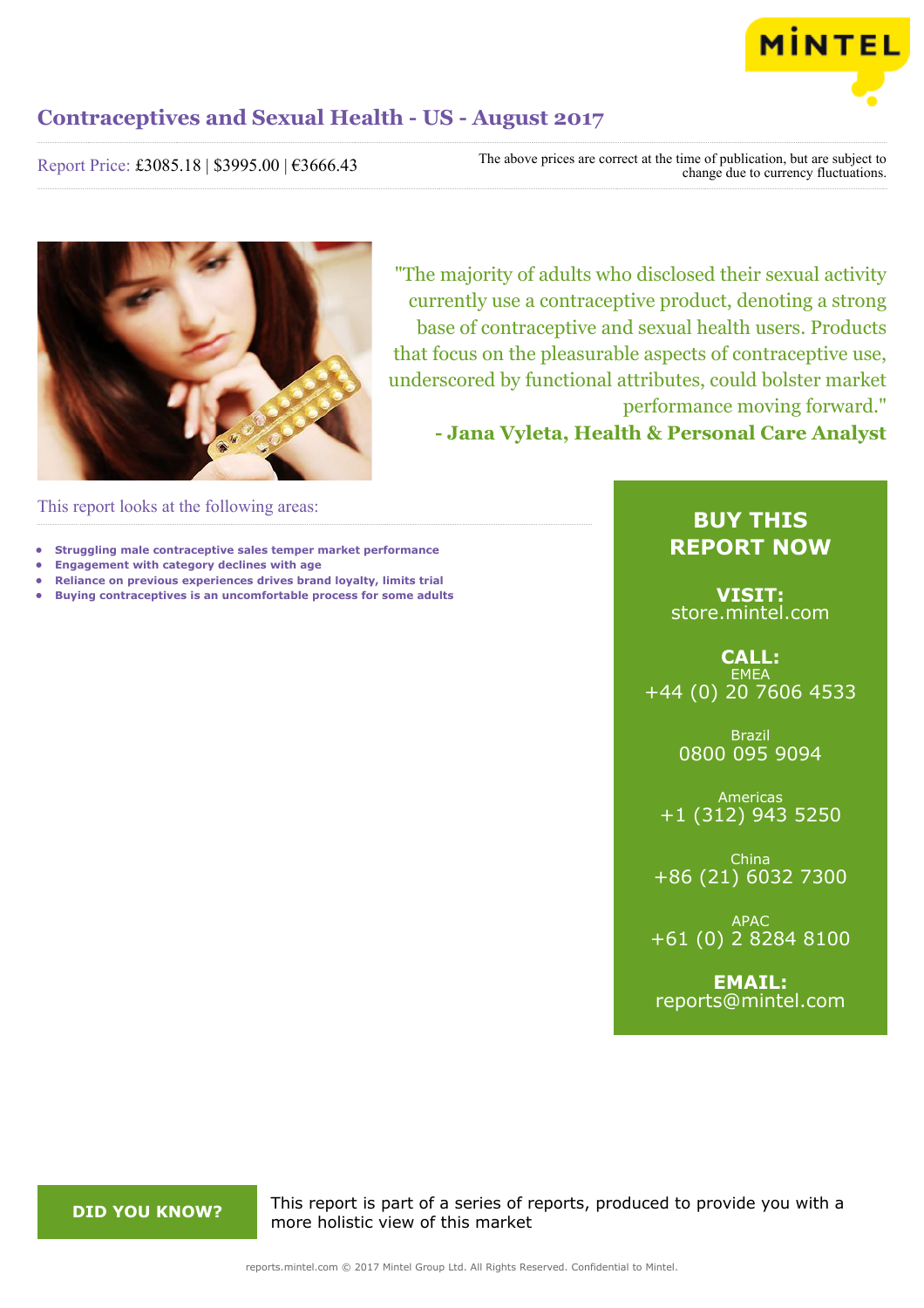

Report Price: £3085.18 | \$3995.00 | €3666.43

The above prices are correct at the time of publication, but are subject to change due to currency fluctuations.

#### **Table of Contents**

### What you need to know Definition The issues Struggling male contraceptive sales temper market performance Figure 1: Total US retail sales of OTC contraceptives, by segment, at current prices, 2015 and 2017 Engagement with category declines with age Figure 2: Usage of top three contraceptive products, by age, May 2017 Reliance on previous experiences drives brand loyalty, limits trial Figure 3: Influence of brand and previous usage, by contraceptive type, May 2017 Buying contraceptives is an uncomfortable process for some adults Figure 4: Attitudes toward contraceptive purchases, May 2017 The opportunities Focus on the natural experience Figure 5: Top five condom purchase incentives, any rank (net), May 2017 Online/delivery services can encourage consumers to shop category Figure 6: Attitudes toward delivery service for contraceptives purchases, May 2017 What it means Slow, steady growth Struggling condom sales are reflected in market performance Uncomfortable purchase process impacts retailer choice Age impacts contraceptive use Historic and projected sales performance of contraceptives Figure 7: Total US sales and fan chart forecast of OTC contraceptives and sexual health, at current prices, 2012-22 Figure 8: Total US sales and forecast of OTC contraceptives and sexual health, at current prices, 2012-22 **Overview Executive Summary The Market – What You Need to Know Market Size and Forecast Market Breakdown**

#### Male contraceptives account for largest share of market

Figure 9: Share of OTC contraceptives and sexual health, by segment, 2017

#### Female contraceptives support market growth

Figure 10: Total US retail sales of OTC contraceptives and sexual health, at current prices, 2012-22

#### **Market Perspective**

Buying contraceptives is an uncomfortable process for some adults

# BUY THIS REPORT NOW

**VISIT:** [store.mintel.com](http://reports.mintel.com//display/store/793983/) **CALL:** EMEA +44 (0) 20 7606 4533 Brazil 0800 095 9094 Americas +1 (312) 943 5250 | China +86 (21) 6032 7300 APAC +61 (0) 2 8284 8100 **EMAIL:** [reports@mintel.com](mailto:reports@mintel.com)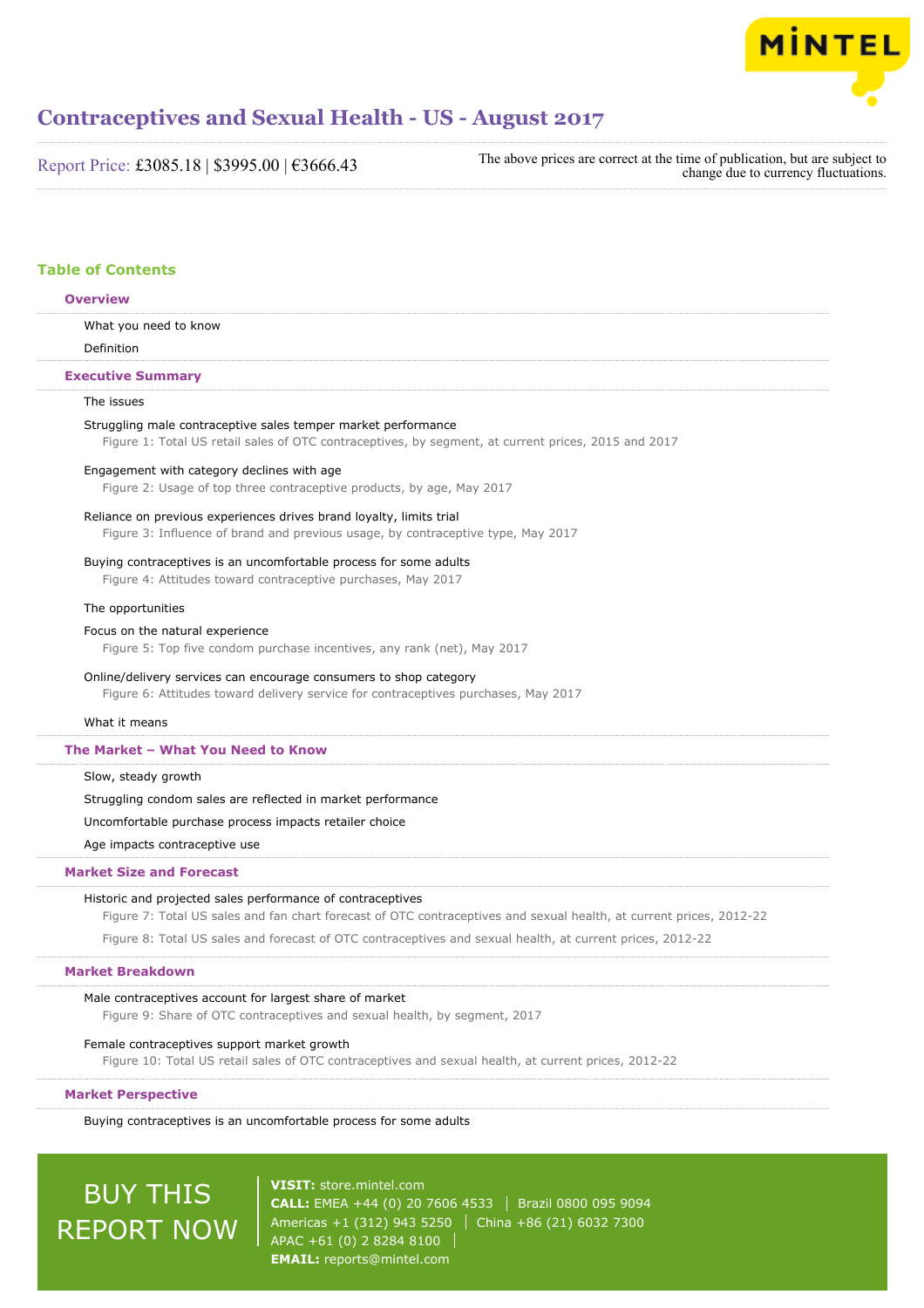

Report Price: £3085.18 | \$3995.00 | €3666.43

The above prices are correct at the time of publication, but are subject to change due to currency fluctuations.

Success in retail locations reflects desire for more discreet and convenient purchase Figure 11: Total US retail sales of OTC contraceptives and sexual health, by channel, at current prices, 2015 and 2017 Population growth, particularly among adults 25-44, is favorable for market Figure 12: Sexual activity, by age, May 2017 Figure 13: Population aged 18 or older, by age, 2012-22 Birthrates stabilize; contraceptive use peaks among women aged 18-34 Figure 14: Annual births and fertility rate, 2005-15 Figure 15: Share of births, by age of mother, 2015 Figure 16: Usage of contraception, by female by age, May 2017 Population growth among Hispanics important for market Figure 17: US Population, by Hispanic origin, 2012-22 Figure 18: Sexual activity, by Hispanic Millennial, May 2017 Market leader struggles, while other top companies find growth Female contraceptive brands successful Natural and custom attributes drive growth for LifeStyles condoms Trojan brand struggles, yet change may be afoot Open, authentic dialogue helps consumers feel more comfortable Church & Dwight's Trojan brand struggles Figure 19: MULO sales of contraceptives, by leading companies, rolling 52 weeks 2016 and 2017 Private label produces growth via female contraceptive innovation Figure 20: MULO sales of private label contraceptives, rolling 52 weeks 2016 and 2017 Emergency contraceptives continue to gain momentum Figure 21: MULO sales of female contraceptives, by leading companies and brands, rolling 52 weeks 2016 and 2017 Ansell focuses on enhancing the natural experience Figure 22: MULO sales of Ansell Healthcare male contraceptives, rolling 52 weeks 2016 and 2017 Brand recognition may not be enough for Trojan Figure 23: Church & Dwight Co MULO sales of male contraceptives, rolling 52 weeks 2016 and 2017 **Market Factors Key Players – What You Need to Know Company and Brand Sales of Contraceptives What's Working? What's Struggling? What's Next?**

Let's talk about sex

Talking about sex could help boost sales of sexual health products Figure 24: MULO sales of personal lubricants and sexual enhancement devices, rolling 52 weeks 2016 and 2017

#### **The Consumer – What You Need to Know**

BUY THIS REPORT NOW

**VISIT:** [store.mintel.com](http://reports.mintel.com//display/store/793983/) **CALL:** EMEA +44 (0) 20 7606 4533 Brazil 0800 095 9094 Americas +1 (312) 943 5250 | China +86 (21) 6032 7300 APAC +61 (0) 2 8284 8100 **EMAIL:** [reports@mintel.com](mailto:reports@mintel.com)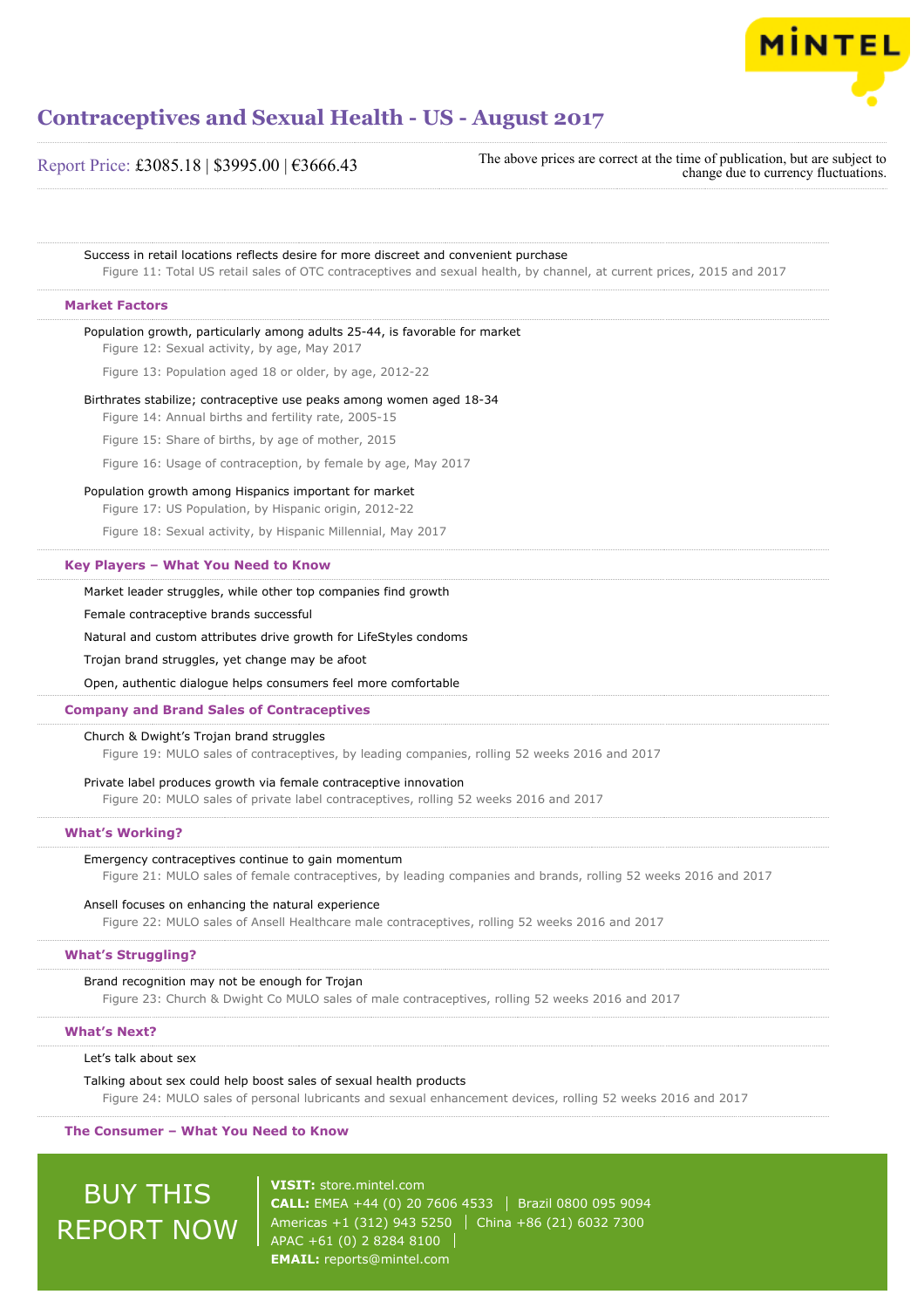

| Most adults use contraceptive products<br>Condom users prioritize efficacy and safety                                                       |                                                                                                     |
|---------------------------------------------------------------------------------------------------------------------------------------------|-----------------------------------------------------------------------------------------------------|
|                                                                                                                                             |                                                                                                     |
|                                                                                                                                             |                                                                                                     |
|                                                                                                                                             |                                                                                                     |
| Incidence of emergency contraception is low; considered a backup                                                                            |                                                                                                     |
| Fun and function drive use of personal lubricant                                                                                            |                                                                                                     |
| <b>Usage of Contraception</b>                                                                                                               |                                                                                                     |
| Majority of adults use contraception; condoms most common<br>Figure 25: Usage of contraception, May 2017                                    |                                                                                                     |
| Men and women take personal responsibility in contraceptive products<br>Figure 26: Usage of contraception, by gender, May 2017              |                                                                                                     |
| Contraception use highest among 25-34s                                                                                                      |                                                                                                     |
| Figure 27: Usage of contraception, by age, May 2017                                                                                         |                                                                                                     |
| Condom use highest among single adults<br>Figure 28: Usage of contraception, by marital status, May 2017                                    |                                                                                                     |
| Hispanics more likely to utilize natural planning and morning-after pill<br>Figure 29: Usage of contraception, by Hispanic origin, May 2017 |                                                                                                     |
| Single product contraceptive use is most common<br>Figure 30: Usage of contraception, by repertoire groups, May 2017                        |                                                                                                     |
| <b>Condom Purchase Incentives</b>                                                                                                           |                                                                                                     |
| Personalized experience can feel more natural<br>Figure 31: Condom purchase incentives, any rank (net), May 2017                            |                                                                                                     |
| Men motivated by features that improve the experience<br>Figure 32: Condom purchase incentives, any rank (net), by gender, May 2017         |                                                                                                     |
| Additional protection capabilities appeal to young adults                                                                                   |                                                                                                     |
| Figure 33: Condom purchase incentives, any rank (net), by age, May 2017                                                                     |                                                                                                     |
| <b>Attitudes toward Condoms</b>                                                                                                             |                                                                                                     |
| Condom users worry about effectiveness<br>Figure 34: Attitudes toward condoms, May 2017                                                     |                                                                                                     |
| 18-24s are worried about efficacy but willing to experiment<br>Figure 35: Attitudes toward condoms, by age, May 2017                        |                                                                                                     |
| Hispanics are apt to experiment                                                                                                             |                                                                                                     |
| Figure 36: Attitudes toward condoms, by Hispanic origin, May 2017                                                                           |                                                                                                     |
| <b>Purchase Influencers of Condoms and Emergency Contraception</b>                                                                          |                                                                                                     |
| Figure 37: Purchase influencers of condoms and emergency contraception, May 2017                                                            | Previous experience influences condom purchase; product claims valuable for emergency contraception |
| Past product use and brand influence condom purchases                                                                                       |                                                                                                     |
| Figure 38: TURF analysis - Purchase influencers of condoms, May 2017                                                                        |                                                                                                     |
|                                                                                                                                             | Figure 39: Table - TURF analysis - Purchase influencers of condoms, May 2017                        |

TURF methodology

# BUY THIS REPORT NOW

**VISIT:** [store.mintel.com](http://reports.mintel.com//display/store/793983/) **CALL:** EMEA +44 (0) 20 7606 4533 | Brazil 0800 095 9094 Americas +1 (312) 943 5250 China +86 (21) 6032 7300 APAC +61 (0) 2 8284 8100 **EMAIL:** [reports@mintel.com](mailto:reports@mintel.com)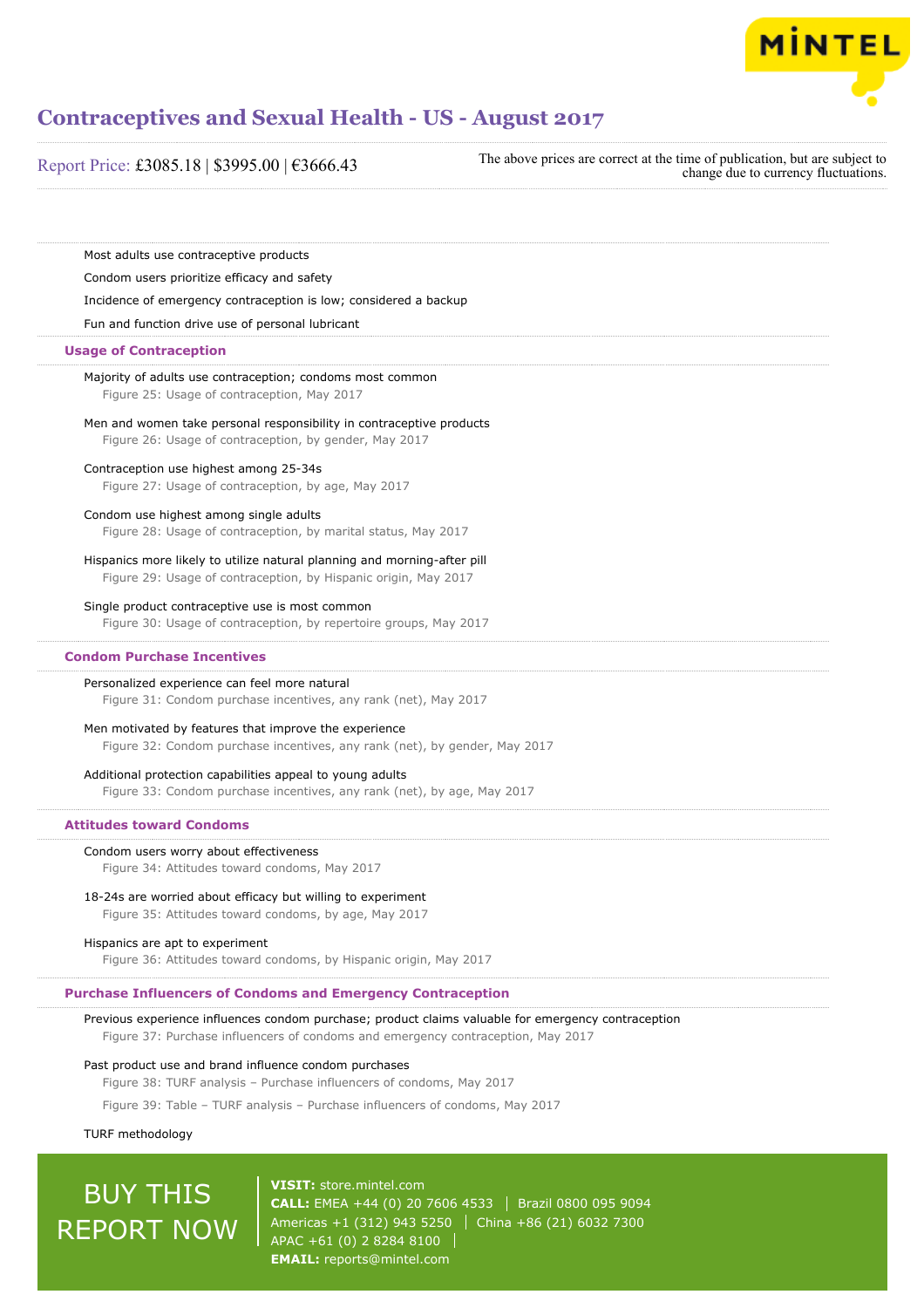

#### Report Price: £3085.18 | \$3995.00 | €3666.43

The above prices are correct at the time of publication, but are subject to change due to currency fluctuations.

Emergency contraceptive users influenced by claims and prior use Figure 40: TURF analysis – Purchase influencers of emergency contraceptives, May 2017 Figure 41: Table – TURF analysis – Purchase influencers of emergency contraceptives, May 2017 TURF methodology Concept of emergency contraceptive is understood, yet clarity is needed Figure 42: Attitudes toward emergency contraception, May 2017 Women view emergency contraception as their backup plan Figure 43: Attitudes toward emergency contraception, by gender, May 2017 18-24s most skeptical about safety of emergency contraception Figure 44: Attitudes toward emergency contraception, by age, May 2017 Majority of users want easy cleanup Figure 45: Usage of and attitudes toward lubricants, May 2017 Younger age groups are more likely to experiment Figure 46: Usage of and attitudes toward lubricants, by age, May 2017 Product benefits emerge as most important influencer Figure 47: Purchase influencers of lubricants, May 2017 Benefits and past product use influence purchase behavior Figure 48: TURF analysis – Purchase influencers of personal lubricants, May 2017 Figure 49: Table – TURF analysis – Purchase influencers of personal lubricants, May 2017 TURF methodology Data sources Sales data Fan chart forecast Consumer survey data Abbreviations and terms Abbreviations Terms Figure 50: Total US retail sales and forecast of OTC contraceptives and sexual health, by segment, at current prices, 2012-22 Figure 51: Total US sales and forecast of OTC contraceptives, at inflation-adjusted prices, 2012-22 **Attitudes toward Emergency Contraception Usage of and Attitudes toward Lubricants Purchase Influencers of Lubricants Appendix – Data Sources and Abbreviations Appendix – The Market Appendix – Key Players**

Figure 52: MULO sales of male contraceptives, by leading companies and brands, rolling 52 weeks 2016 and 2017 Figure 53: MULO sales of personal lubricants, by leading companies and brands, rolling 52 weeks 2016 and 2017

## BUY THIS REPORT NOW

**VISIT:** [store.mintel.com](http://reports.mintel.com//display/store/793983/) **CALL:** EMEA +44 (0) 20 7606 4533 Brazil 0800 095 9094 Americas +1 (312) 943 5250 | China +86 (21) 6032 7300 APAC +61 (0) 2 8284 8100 **EMAIL:** [reports@mintel.com](mailto:reports@mintel.com)